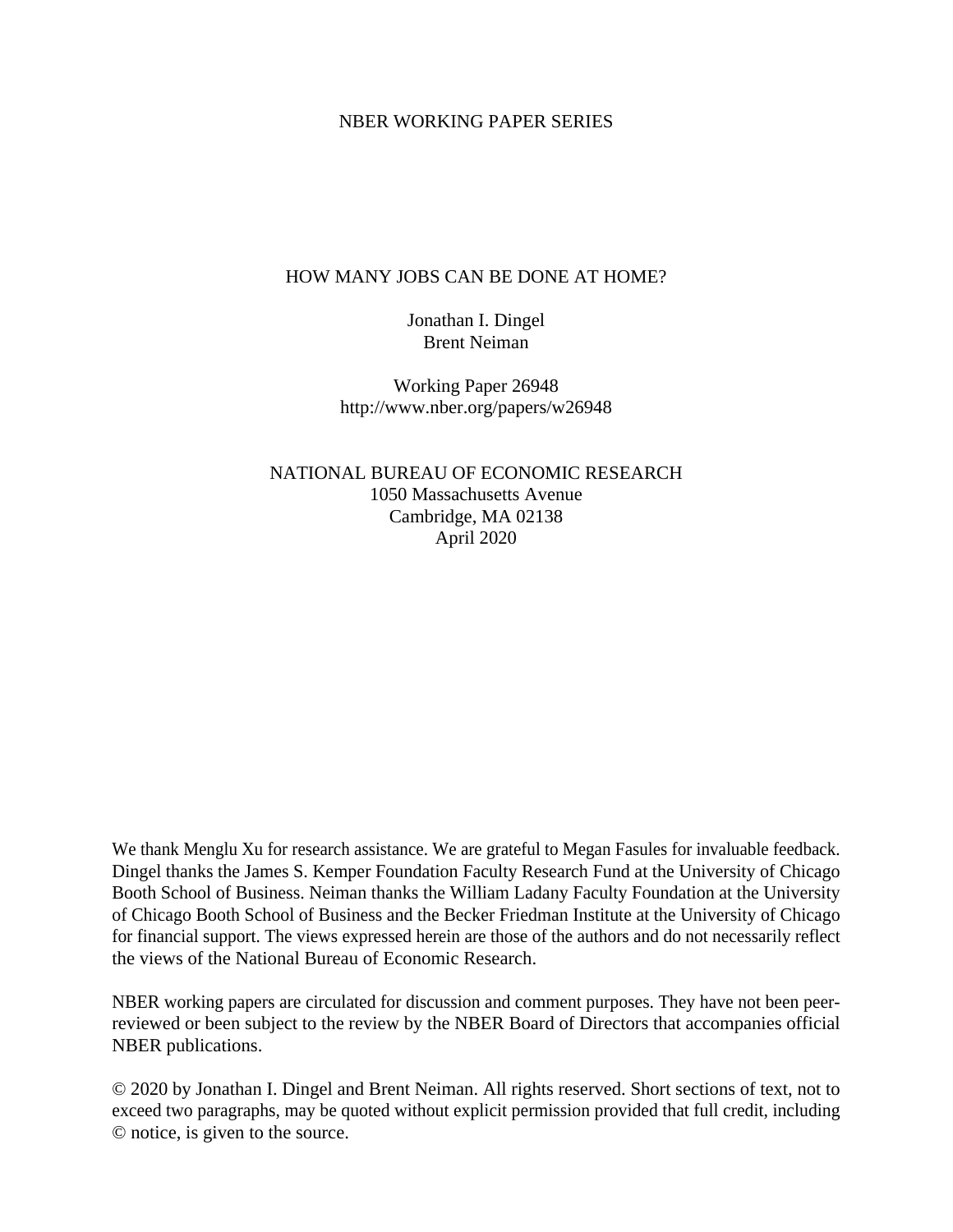How Many Jobs Can be Done at Home? Jonathan I. Dingel and Brent Neiman NBER Working Paper No. 26948 April 2020 JEL No. D24,J22,J61,O30,R12,R32

#### **ABSTRACT**

Evaluating the economic impact of "social distancing" measures taken to arrest the spread of COVID-19 raises a fundamental question about the modern economy: how many jobs can be performed at home? We classify the feasibility of working at home for all occupations and merge this classification with occupational employment counts. We find that 37 percent of jobs in the United States can be performed entirely at home, with significant variation across cities and industries. Applying our occupational classifications to 85 other countries reveals that lower-income economies have a lower share of jobs that can be done at home.

Jonathan I. Dingel Booth School of Business University of Chicago 5807 South Woodlawn Avenue Chicago, IL 60637 and NBER jdingel@chicagobooth.edu

Brent Neiman University of Chicago Booth School of Business 5807 South Woodlawn Avenue Chicago, IL 60637 and NBER brent.neiman@chicagobooth.edu

A Replication package is available at https://github.com/jdingel/DingelNeiman-workathome/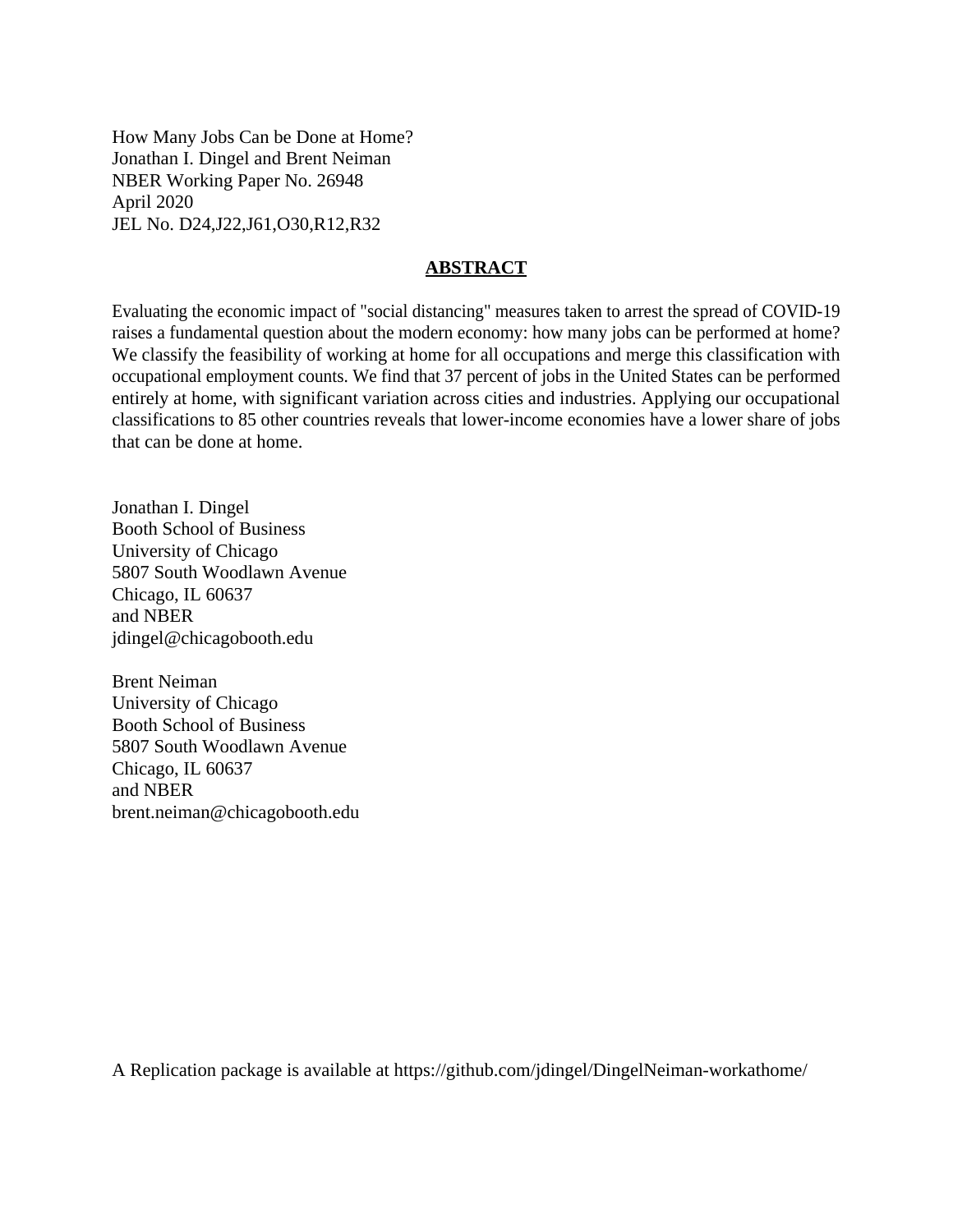# How Many Jobs Can be Done at Home?<sup>∗</sup>

Jonathan I. Dingel Brent Neiman

University of Chicago, Booth School of Business, NBER, and CEPR April 16, 2020

#### Abstract

Evaluating the economic impact of "social distancing" measures taken to arrest the spread of COVID-19 raises a fundamental question about the modern economy: how many jobs can be performed at home? We classify the feasibility of working at home for all occupations and merge this classification with occupational employment counts. We find that 37 percent of jobs in the United States can be performed entirely at home, with significant variation across cities and industries. Applying our occupational classifications to 85 other countries reveals that lower-income economies have a lower share of jobs that can be done at home.

## 1 Introduction

Evaluating the economic impact of "social distancing" measures taken to arrest the spread of COVID-19 raises a number of fundamental questions about the modern economy: How many jobs can be performed at home? What share of total wages are paid to such jobs? How does the scope for working from home vary across cities, industries, and countries?

To answer these questions, we classify the feasibility of working at home for all occupations and merge this classification with occupational employment counts for the United States. Our feasibility measure is based on responses to two Occupational Information Network (O\*NET) [surveys](https://www.onetcenter.org/questionnaires.html) covering "work context" and "generalized work activities." For example, if answers to those surveys reveal that an occupation requires daily "work outdoors" or that "operating vehicles, mechanized devices, or equipment" is very important to that occupation's performance, we determine that the occupation cannot be performed from  $home.<sup>1</sup>$  $home.<sup>1</sup>$  $home.<sup>1</sup>$ 

<sup>∗</sup>We thank Menglu Xu for research assistance. We are grateful to Megan Fasules for invaluable feedback. Dingel thanks the James S. Kemper Foundation Faculty Research Fund at the University of Chicago Booth School of Business. Neiman thanks the William Ladany Faculty Foundation at the University of Chicago Booth School of Business and the Becker Friedman Institute at the University of Chicago for financial support. jdingel@chicagobooth.edu and brent.neiman@chicagobooth.edu.

<span id="page-2-0"></span><sup>&</sup>lt;sup>1</sup>See the Appendix for a more detailed description of our classification based on O\*NET survey responses. Using our [replication package,](https://github.com/jdingel/DingelNeiman-workathome) researchers can modify this classification scheme to produce results based on their own assessment of the plausibility of working at home for each type of job.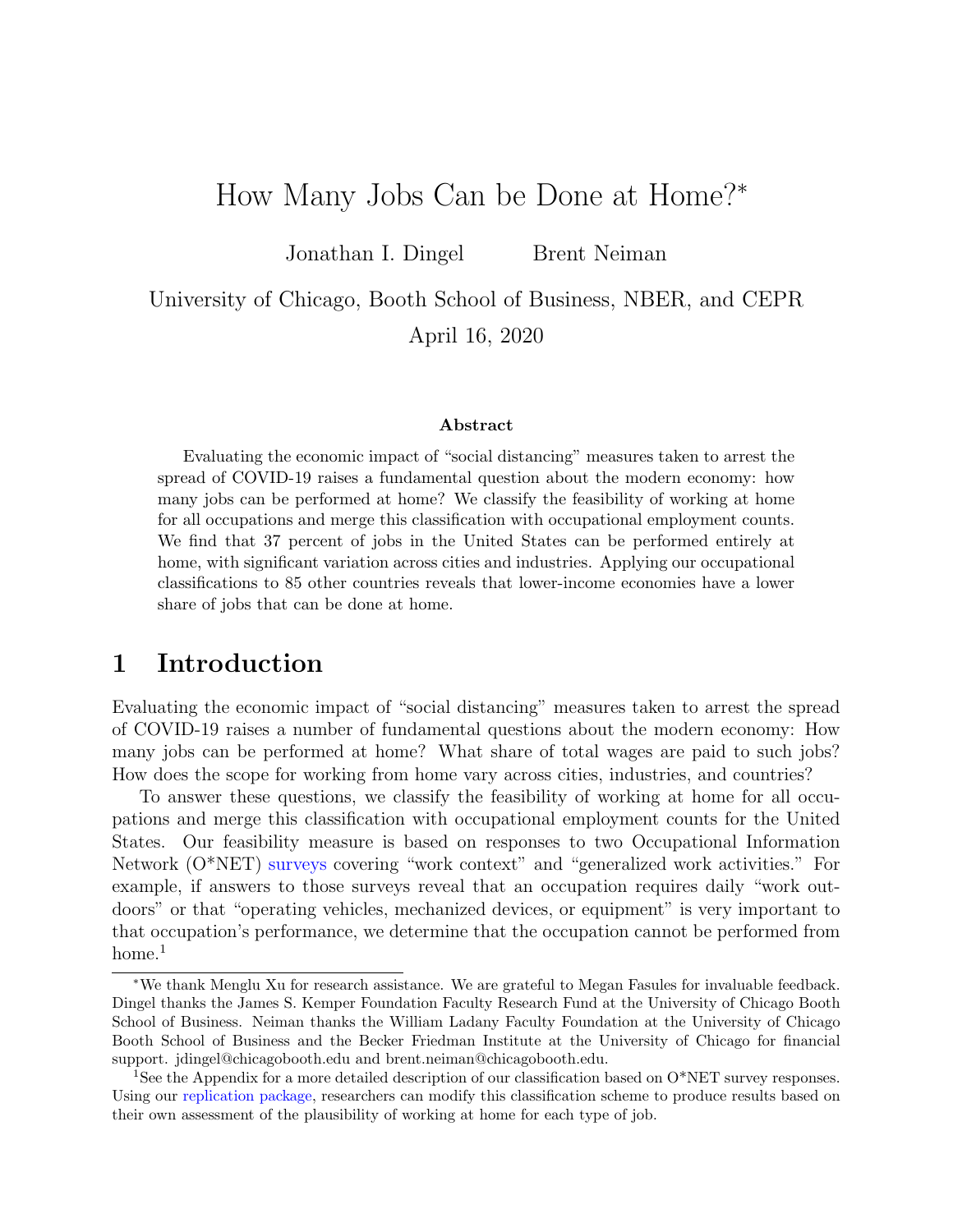We start in Section [2](#page-3-0) by merging this classification of  $O^*NET$  occupations with information from the U.S. Bureau of Labor Statistics (BLS) on the prevalence of each occupation in the aggregate U.S. economy as well as in particular metropolitan statistical areas and 2-digit NAICS industries. In Section [3,](#page-6-0) we then merge our classification with occupational employment data for many countries provided by the International Labour Organization (ILO) to reveal an increasing relationship between the share of jobs that can be done at home and the level of a country's economic development. Section [4](#page-7-0) reviews the related literature, and Section [5](#page-9-0) concludes.

## <span id="page-3-0"></span>2 Results for the United States

Our classification implies that 37 percent of U.S. jobs can plausibly be performed at home. We obtain our estimate by identifying job characteristics that clearly rule out the possibility of working entirely from home, neglecting many characteristics that would make working from home difficult.[2](#page-3-1) Our estimate is therefore an upper bound on what might be feasible and greatly exceeds the share of jobs that in fact have been performed entirely at home in recent years. According to the 2018 American Time Use Survey, less than a quarter of all full-time workers work at all from home on an average day, and even those workers typically spend well less than half of their working hours at home. Workers in occupations that can be performed at home typically earn more. If we assume all occupations involve the same number of hours of work, the 37 percent of U.S. jobs that can plausibly be performed at home account for 46 percent of all wages.

There is significant variation in this percentage across cities and industries. Table [1](#page-4-0) reports the top five and bottom five metropolitan statistical areas (from among the 100 largest, by employment) in terms of the share of jobs that could be done at home. More than 45 percent of jobs in San Francisco, San Jose, and Washington, DC could be performed at home, whereas this is the case for 30 percent or less of the jobs in Fort Myers, Grand Rapids, and Las Vegas. Figure [1](#page-4-1) depicts the geographic distribution of our unweighted measure of the share of jobs that can be done at home across metropolitan areas. As shown in Table [2,](#page-5-0) whereas most jobs in finance, corporate management, and professional and scientific services could plausibly be performed at home, very few jobs in agriculture, hotels and restaurants, or retail could be. The full results for all [metropolitan areas](https://raw.githubusercontent.com/jdingel/DingelNeiman-workathome/master/MSA_measures/output/MSA_workfromhome.csv) and [industries,](https://raw.githubusercontent.com/jdingel/DingelNeiman-workathome/master/national_measures/output/NAICS_workfromhome.csv) together with our [classifications of occupations,](https://raw.githubusercontent.com/jdingel/DingelNeiman-workathome/master/occ_onet_scores/output/occupations_workathome.csv) are available at [https://github.](https://github.com/jdingel/DingelNeiman-workathome) [com/jdingel/DingelNeiman-workathome](https://github.com/jdingel/DingelNeiman-workathome).

As an alternative to our baseline classification, we each manually assigned values of 0, 0.5, or 1 to each 5-digit SOC code based on introspection. Averaging our two judgments resulted in values of 0, 0.25, 0.5, 0.75, and  $1<sup>3</sup>$  $1<sup>3</sup>$  $1<sup>3</sup>$  Using this alternative measure, we find the following: Approximately 32 percent of all U.S. jobs, accounting for 42 percent of overall

<span id="page-3-1"></span><sup>2</sup>For example, our classification codes 98 percent of the 8.8 million teachers in the U.S. as able to work from home, which seems sensible given the large number of schools currently employing remote learning. Re-coding these teaching jobs as unable to be performed from home would, in the aggregate, reduce our estimate of the share of jobs that can be done at home by about six percentage points.

<span id="page-3-2"></span><sup>3</sup>Our two assessments about whether an occupation could be done at home or not agreed in about 85 percent of the cases, and our disagreements were only rarely greater than 0.5.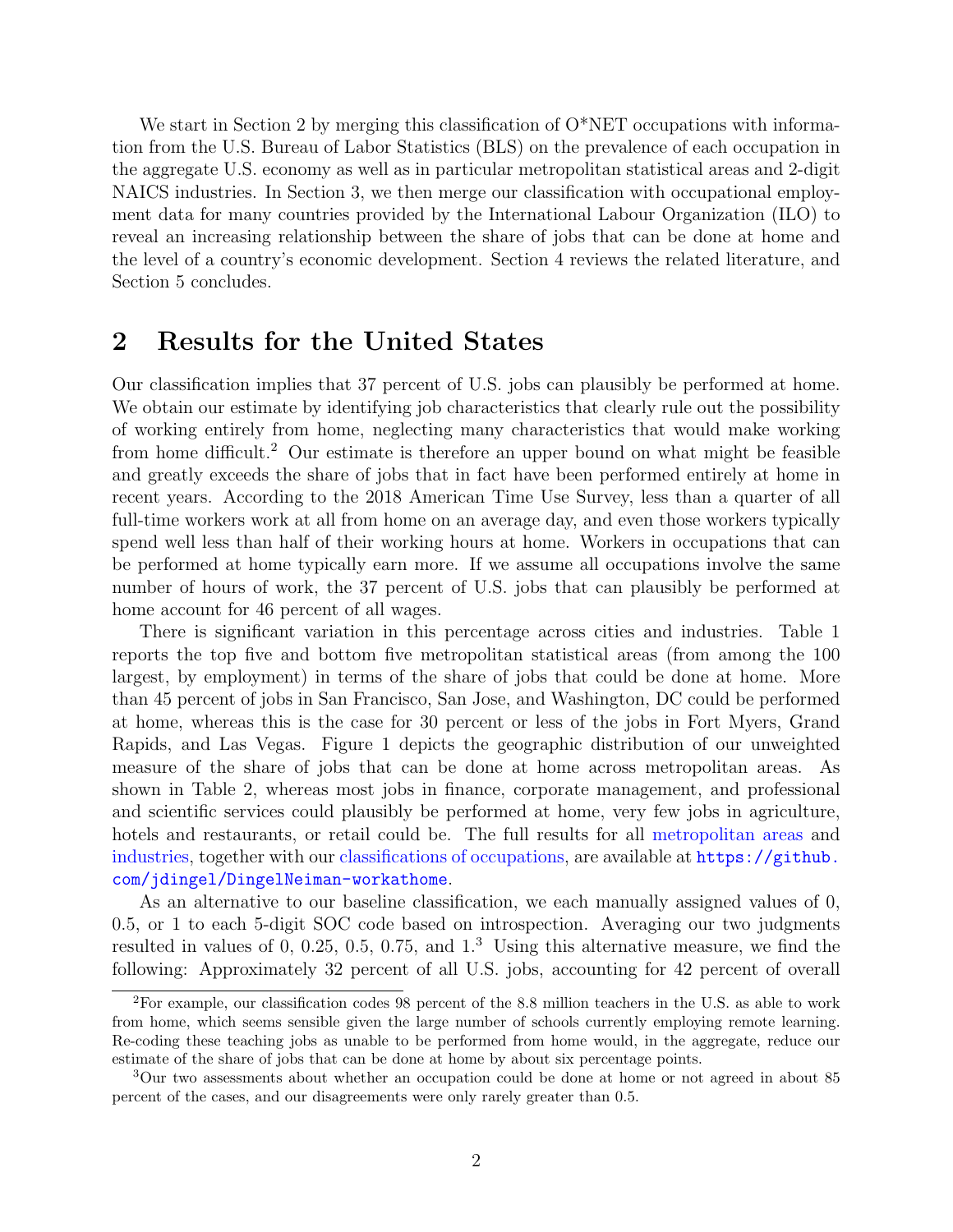<span id="page-4-0"></span>

|                                              | Unweighted | Weighted by wage |
|----------------------------------------------|------------|------------------|
| Top five                                     |            |                  |
| San Jose-Sunnyvale-Santa Clara, CA           | 0.51       | 0.66             |
| Washington-Arlington-Alexandria, DC-VA-MD-WV | 0.50       | 0.64             |
| Durham-Chapel Hill, NC                       | 0.46       | 0.57             |
| Austin-Round Rock, TX                        | 0.46       | 0.58             |
| San Francisco-Oakland-Hayward, CA            | 0.45       | 0.58             |
| Bottom five                                  |            |                  |
| Grand Rapids-Wyoming, MI                     | 0.29       | 0.37             |
| Lancaster, PA                                | 0.29       | 0.36             |
| Bakersfield, CA                              | 0.29       | 0.36             |
| Stockton-Lodi, CA                            | 0.29       | 0.33             |
| Cape Coral-Fort Myers, FL                    | 0.28       | 0.34             |

Table 1: Share of jobs that can be done at home, by metropolitan area

Figure 1: Share of jobs that can be done at home

<span id="page-4-1"></span>

wages, can be performed almost entirely at home.

The city- and industry-level results generated by this alternative classification, which are included in our [replication package,](https://github.com/jdingel/DingelNeiman-workathome) are very similar to those presented in Table [1,](#page-4-0) Table [2,](#page-5-0)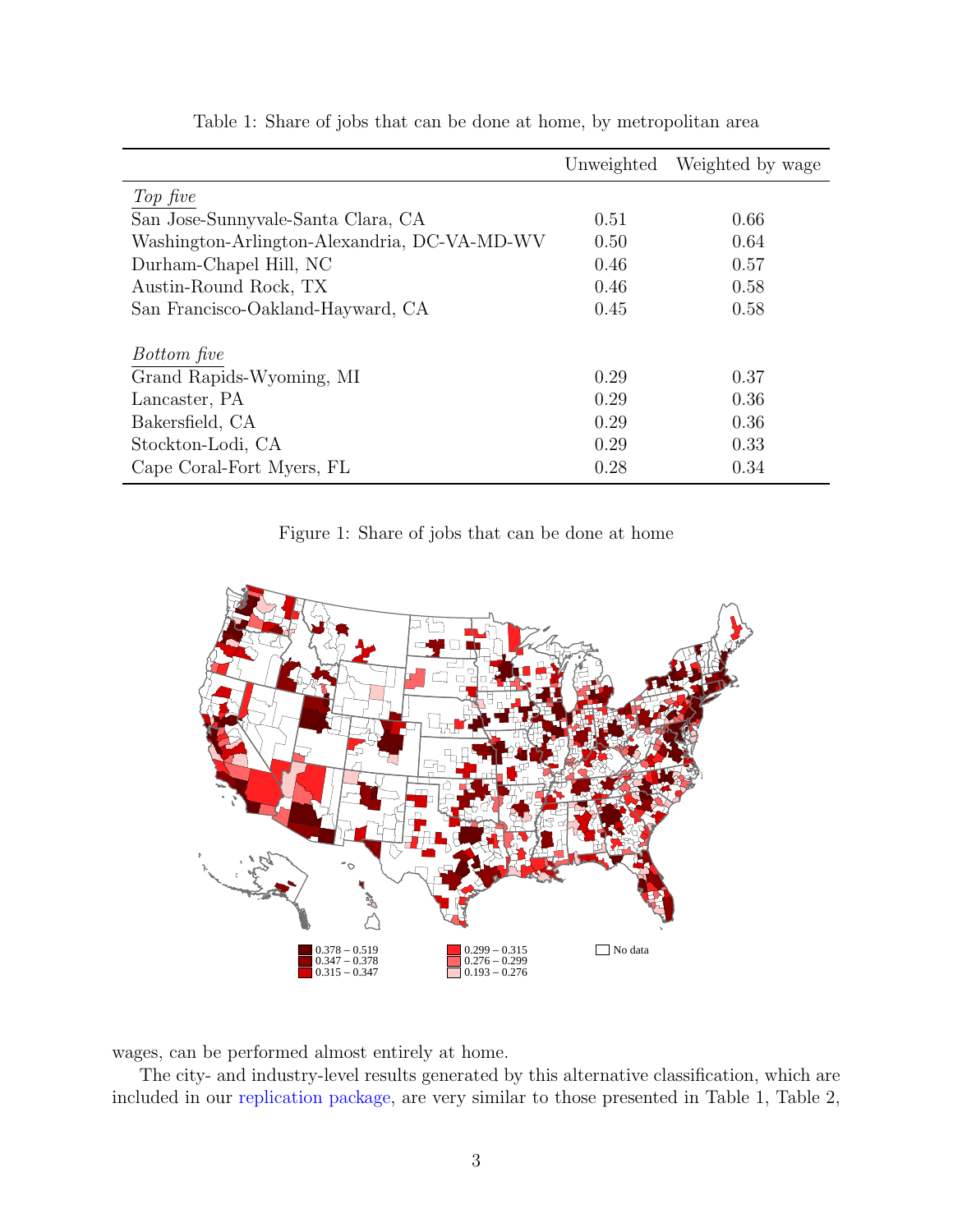<span id="page-5-0"></span>

|                                                  |      | Unweighted Weighted by wage |
|--------------------------------------------------|------|-----------------------------|
| Top five                                         |      |                             |
| Educational Services                             | 0.83 | 0.71                        |
| Professional, Scientific, and Technical Services | 0.80 | 0.86                        |
| Management of Companies and Enterprises          | 0.79 | 0.86                        |
| Finance and Insurance                            | 0.76 | 0.85                        |
| Information                                      | 0.72 | 0.80                        |
|                                                  |      |                             |
| <i>Bottom five</i>                               |      |                             |
| Transportation and Warehousing                   | 0.19 | 0.25                        |
| Construction                                     | 0.19 | 0.22                        |
| Retail Trade                                     | 0.14 | 0.22                        |
| Agriculture, Forestry, Fishing and Hunting       | 0.08 | 0.13                        |
| Accommodation and Food Services                  | 0.04 | 0.07                        |

Table 2: Share of jobs that can be done at home, by industry

<span id="page-5-1"></span>Table 3: Share of jobs that can be done at home, by occupation's major group

|        |                                                            | $O*NET$ -derived | Manual      |
|--------|------------------------------------------------------------|------------------|-------------|
|        | Occupation                                                 | baseline         | alternative |
| 15     | Computer and Mathematical Occupations                      | 1.00             | 1.00        |
| $25\,$ | Education, Training, and Library Occupations               | 0.98             | 0.85        |
| 23     | Legal Occupations                                          | 0.97             | 0.84        |
| 13     | Business and Financial Operations Occupations              | 0.88             | 0.92        |
| 11     | Management Occupations                                     | 0.87             | 0.84        |
| 27     | Arts, Design, Entertainment, Sports, and Media Occupations | 0.76             | 0.57        |
| 43     | Office and Administrative Support Occupations              | 0.65             | 0.51        |
| 17     | Architecture and Engineering Occupations                   | 0.61             | 0.88        |
| 19     | Life, Physical, and Social Science Occupations             | 0.54             | 0.36        |
| 21     | Community and Social Service Occupations                   | 0.37             | 0.50        |
| 41     | Sales and Related Occupations                              | 0.28             | 0.21        |
| 39     | Personal Care and Service Occupations                      | 0.26             | 0.00        |
| 33     | Protective Service Occupations                             | 0.06             | 0.00        |
| 29     | Healthcare Practitioners and Technical Occupations         | 0.05             | 0.06        |
| 53     | Transportation and Material Moving Occupations             | 0.03             | 0.00        |
| 31     | Healthcare Support Occupations                             | 0.02             | 0.00        |
| 45     | Farming, Fishing, and Forestry Occupations                 | 0.01             | 0.00        |
| 51     | Production Occupations                                     | 0.01             | 0.00        |
| 49     | Installation, Maintenance, and Repair Occupations          | 0.01             | 0.00        |
| 47     | Construction and Extraction Occupations                    | 0.00             | 0.00        |
| 35     | Food Preparation and Serving Related Occupations           | 0.00             | 0.00        |
| 37     | Building and Grounds Cleaning and Maintenance Occupations  | 0.00             | 0.00        |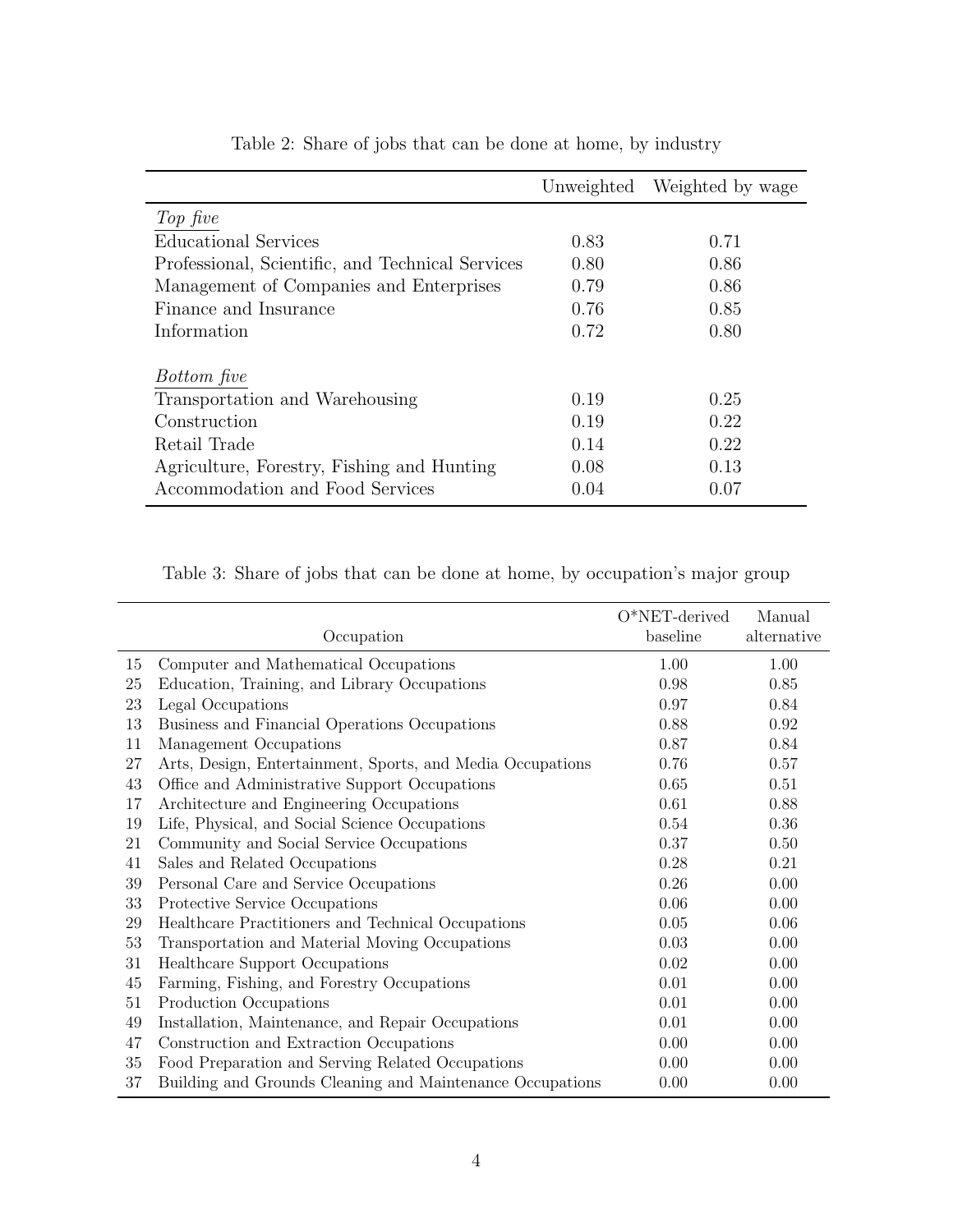and Figure [1.](#page-4-1) Table [3](#page-5-1) reports the share of jobs that can be performed at home by major group of occupation for both measures. The reported shares are generally quite similar across the two methods.

For a small set of occupations, however, the two methodologies do reach opposite conclusions. Appendix Table [A.1](#page-12-0) reports the 5-digit occupation codes for which the two measures differ by 0.8 or more.<sup>[4](#page-6-1)</sup> Our baseline classification based on  $O^*NET$  survey responses says that fundraisers, for example, cannot work from home, whereas our manual classification says that they can. Our baseline classification codes mail clerks as able to work from home, whereas the manual classification says that they cannot.

#### <span id="page-6-0"></span>3 Results for countries other than the United States

To produce estimates for other countries, we merge our classification of whether each 6-digit SOC can be done at home based on the U.S. O\*NET surveys with the 2008 edition of the international standard classification of occupations (ISCO) at the 2-digit level. The ISCO standard for classifying occupations was adopted by the ILO, which compiles information on employment in each 2-digit ISCO for a large number of countries. We employ a crosswalk between the SOC and ISCO schemes from the U.S. BLS.

The mapping of (6-digit) SOCs to (2-digit) ISCOs is many-to-many, so determining the share of jobs that can be done from home in any ISCO is not trivial. To summarize, our classification of whether a 6-digit SOC can be done at home is determined entirely using only U.S. data, our mapping of 6-digit SOCs to 2-digit ISCOs is common to all countries, and the weighted average for each 2-digit ISCO is country-specific. For more details, see the Appendix and the [replication package.](https://github.com/jdingel/DingelNeiman-workathome)

Figure [2](#page-7-1) plots our measure of the share of jobs that can be done at home in each country against its per capita income. We compute the jobs share using the most recent employment data available from the ILO after restricting attention to countries that report employment data for 201[5](#page-6-2) or later.<sup>5</sup> The income measure is GDP per capita (at current prices and translated into international dollars using PPP exchange rates) in 2019, obtained from the International Monetary Fund. The figure reveals a clear positive relationship between income levels and the shares of jobs that can be done from home. While fewer than 25 percent of jobs in Mexico and Turkey could be performed at home, this share exceeds 40 percent in Sweden and the United Kingdom.<sup>[6](#page-6-3)</sup> Note that our classification assesses the ability to perform a particular occupation from home based on U.S. data and that the nature of an occupation likely varies across economies with different income levels. With that caveat, the striking pattern in Figure [2](#page-7-1) suggests that developing economies and emerging markets may face an even greater challenge in continuing to work during periods of stringent social distancing.

<span id="page-6-1"></span><sup>&</sup>lt;sup>4</sup>Since the O<sup>\*</sup>NET-derived measure is defined for 6-digit occupations, this measure is not necessarily 0 or 1 at the 5-digit level. We aggregate 6-digit occupations weighting by employment counts.

<span id="page-6-3"></span><span id="page-6-2"></span><sup>&</sup>lt;sup>5</sup>The full table of results is available as a [CSV file](https://raw.githubusercontent.com/jdingel/DingelNeiman-workathome/master/country_correlates/output/country_workathome.csv) in our [replication package.](https://github.com/jdingel/DingelNeiman-workathome)

<sup>&</sup>lt;sup>6</sup>The share for the United States in Figure [2](#page-7-1) is 41 percent. This differs from the 37 percent reported in the main text due to the different weights implicit in our use of ILO data rather than BLS data.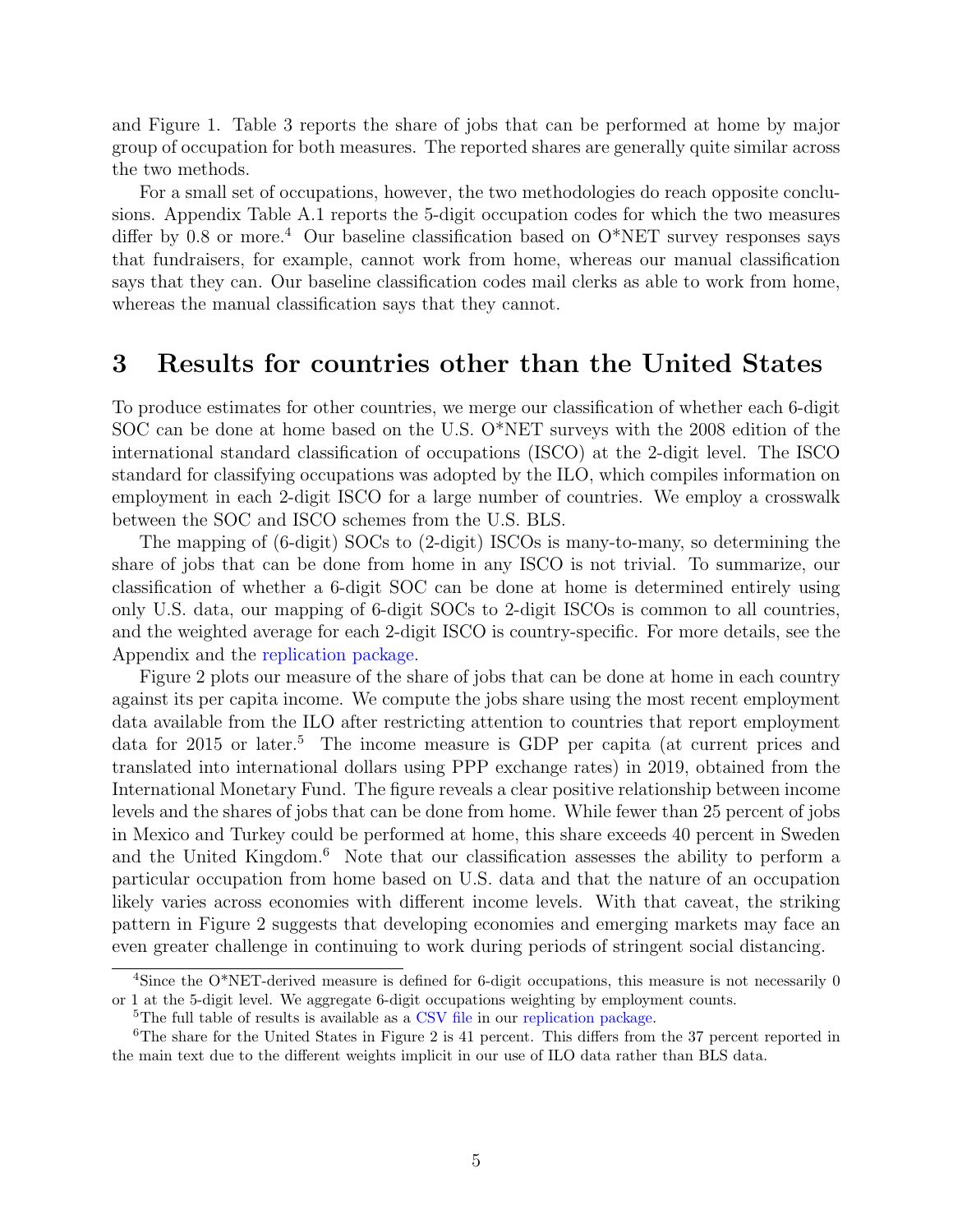<span id="page-7-1"></span>Figure 2: Share of jobs that can be done at home, by GDP (PPP) per capita



#### <span id="page-7-0"></span>4 Related literature

Our coding of occupational characteristics to determine how flexibly certain jobs can be relocated has clear roots in the exercise in [Blinder](#page-9-1) [\(2009\)](#page-9-1) that assessed the "offshorability" of jobs. While our approach is similar, we cannot simply use Blinder's index because the feasibility of working from home is quite distinct from offshorability. For example, [Blinder](#page-9-2) [and Krueger](#page-9-2) [\(2013\)](#page-9-2) write, "we know that all textile manufacturing jobs in the United States are offshorable." Textile manufacturing jobs, of course, cannot be performed at home using current production technologies.

Our work also relates to [Mas and Pallais](#page-9-3) [\(2020\)](#page-9-3), who offer a detailed and helpful overview of the prevalence, features, and demand for alternative working arrangements, including the ability to work from home. Citing the Quality of Worklife Survey and the Understanding American Study, they report that less than 13 percent of full- and part-time jobs have a formal "work-from-home" arrangement, even though twice that amount work often from home.<sup>[7](#page-7-2)</sup> According to [Mas and Pallais,](#page-9-3) the "median worker reports that only 6 percent of their job could be feasibly done from home," but plenty of jobs, including those in "computer and mathematical" and "business and financial operations" can do a majority of their work

<span id="page-7-2"></span><sup>&</sup>lt;sup>7</sup>A recently released paper by the [United Kingdom Office for National Statistics](#page-10-0) [\(2020\)](#page-10-0) reports that while 27 percent of the U.K. workforce said they've previously worked from home, only about 5 percent said they mainly work from home. Whether people have actually worked from home differs conceptually from the focal question of this paper, which is whether these people could feasibly work from home.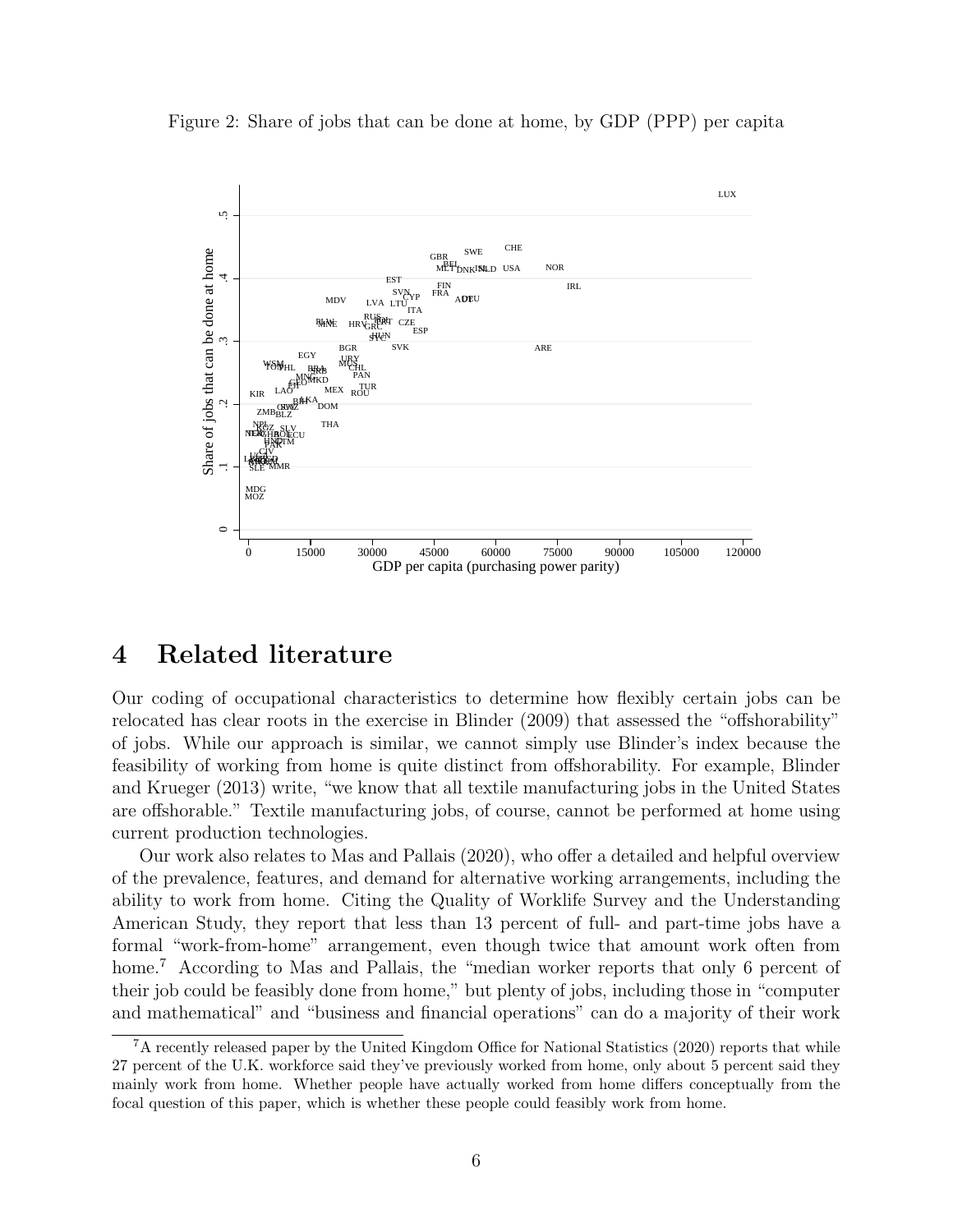from home. We note that, in the context of the response to COVID-19, there is an important distinction between being able to do most and all of one's work at home.

[Saltiel](#page-10-1) [\(2020\)](#page-10-1) estimates the share of jobs that can be done from home in ten developing economies using surveys of occupations in those ten lower-income contexts. Following our approach, he uses information on workers' tasks in the [Skills Toward Employability and](https://www.skillsforemployment.org/KSP/en/Details/?dn=WCMSTEST4_174856) [Productivity](https://www.skillsforemployment.org/KSP/en/Details/?dn=WCMSTEST4_174856) (STEP) survey to define the feasibility of working from home. The advantage of using these data is that it addresses the concerns raised by defining the feasibility of performing a job at home based on the U.S. economic context.<sup>[8](#page-8-0)</sup> [Saltiel](#page-10-1) [\(2020\)](#page-10-1) finds that few jobs can be done at home, ranging from 5 to 23 percent across the ten economies, and reports a positive correlation between this share and GDP per capita. Five of the economies covered by [Saltiel](#page-10-1) [\(2020\)](#page-10-1) also appear in our Section [3](#page-6-0) results. Our results for Bolivia, Georgia, and Macedonia are within a few percentage points of the numbers [Saltiel](#page-10-1) reports. Our results for Ghana and Laos are notably higher, 14 and 21 percent versus roughly 5 and 9 percent, respectively. In addition to differences in the O\*NET and STEP survey questions, these differences may be attributable to the ILO data and STEP survey differing in temporal (2017 vs 2012-2013) and geographic (national vs urban) coverage.

[Mongey and Weinberg](#page-10-2) [\(2020\)](#page-10-2) use our occupational classification to study the characteristics of individuals who cannot work at home. They find that these individuals are more likely to be non-white, lower-income, rent their dwellings, lack a college degree, and lack employer-provided health insurance. [Baker](#page-9-4) [\(2020\)](#page-9-5) and Koren and Pető (2020) also use  $O^*NET$  survey data to construct measures of which occupations cannot be done at home or will be affected by social distancing.

Two recent papers use online surveys to produce real-time measures of working from home for the United States during the first week of April 2020. [Brynjolfsson et al.](#page-9-6) [\(2020\)](#page-9-6) report that nearly half of the individuals they surveyed said they were working from home. [Bick and Blandin](#page-9-7) [\(2020\)](#page-9-7) report that more than 60 percent of their respondents' work hours were performed at home. Though these figures are higher than our estimate of the share of U.S. jobs that can be performed entirely at home, these numbers are not necessarily comparable: in the short run, we expect many employees to perform parts of their jobs at home rather than being wholly furloughed or laid off. In addition, those who can work from home may be overrepresented in online surveys.

<span id="page-8-0"></span><sup>8</sup>[Gottlieb, Grobovsek and Poschke](#page-9-8) [\(2020\)](#page-9-8) apply our classifications of occupations to labor force and household surveys in 57 countries. In line with our findings, they report that smaller shares of jobs can be done at home in poorer economies. They note, however, that small family farms in principle could operate while limiting social interactions and obeying stay-at-home orders. Classifying all farming jobs as such substantially increases the estimated share of jobs that can be done at home in some poor economies with large agricultural employment shares. [Stratton](#page-10-3) [\(2020\)](#page-10-3) applies our classifications to data for Australia. [Barbieri, Basso and Scicchitano](#page-9-9) [\(2020\)](#page-9-9) use the Italian equivalent of the O\*NET surveys and a similar set of questions to produce a work-from-home measure for Italy. [Boeri, Caiumi and Paccagnella](#page-9-10) [\(2020\)](#page-9-10) combine O\*NET information, a survey of the Italian Statistical Office and INAP, and their own assessment to estimate how many jobs can potentially be carried out remotely for six European economies.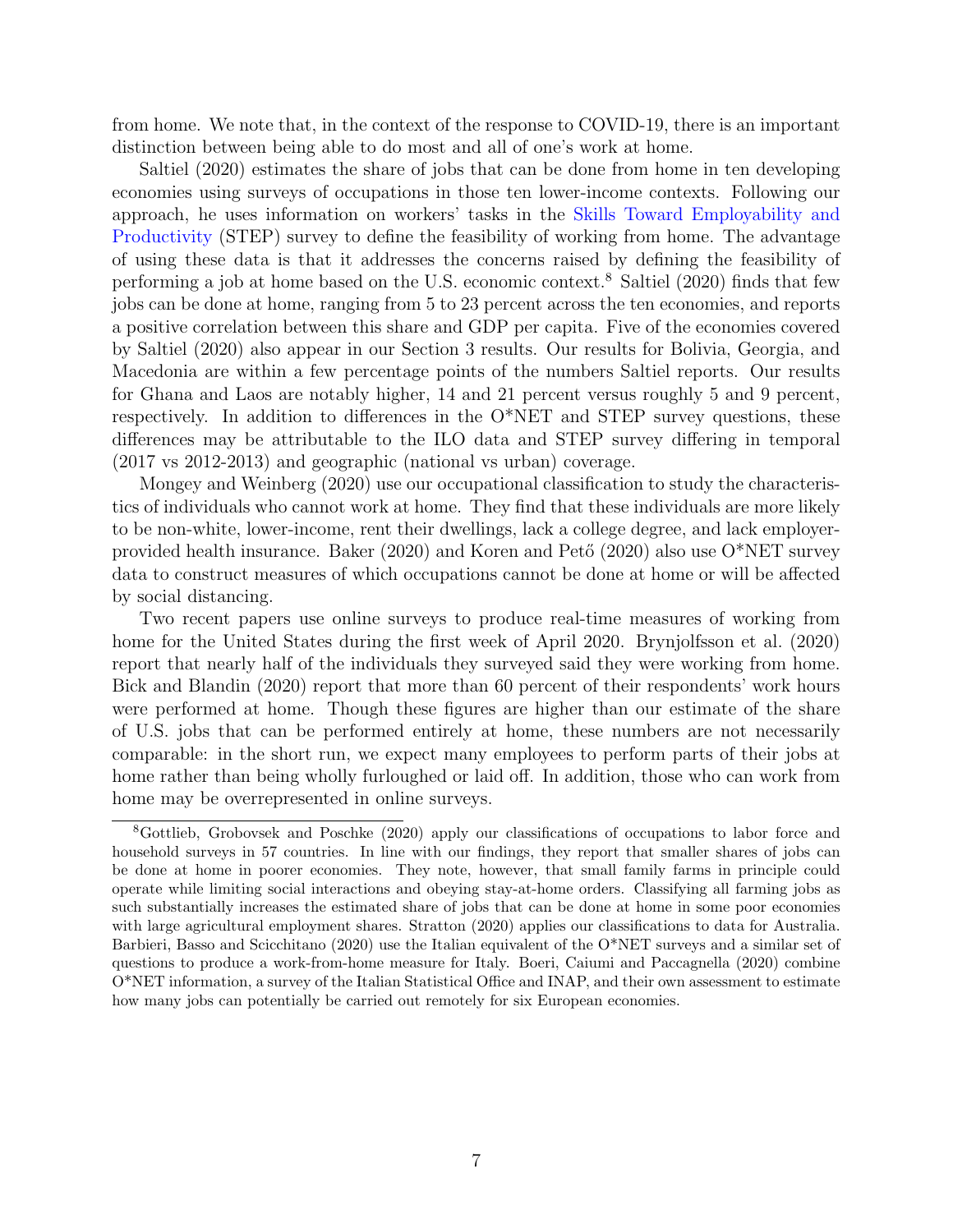## <span id="page-9-0"></span>5 Conclusion

Due to COVID-19, many employees are unable to travel to work. Identifying which jobs cannot be performed from home may be useful as policymakers try to target social insurance payments to those that most need them. Likewise, the share of jobs that could be performed at home is an important input to predicting the economy's performance during this or subsequent periods of social distancing. We note, however, that it is not straightforward to use these values to estimate the share of output that would be produced under stringent stayat-home policies. An individual worker's productivity may differ considerably when working at home rather than her usual workplace. More importantly, there are likely important complementarities between jobs that can be performed at home and those that cannot. Incorporating our measures together with these richer considerations is a fruitful avenue for future research.

## References

- <span id="page-9-4"></span>Baker, Marissa G. 2020. "Characterizing occupations that cannot work from home: a means to identify susceptible worker groups during the COVID-19 pandemic." medRxiv.
- <span id="page-9-9"></span>Barbieri, Teresa, Gaetano Basso, and Sergio Scicchitano. 2020. "Italian Workers at Risk during the COVID-19 Epidemic." http://dx.doi.org/10.2139/ssrn.3572065.
- <span id="page-9-7"></span>Bick, Alexander, and Adam Blandin. 2020. "Real Time Labor Market Estimates During the 2020 Coronavirus Outbreak."
- <span id="page-9-1"></span>Blinder, Alan. 2009. "How Many US Jobs Might be Offshorable?" World Economics,  $10(2): 41-78.$
- <span id="page-9-2"></span>Blinder, Alan S., and Alan B. Krueger. 2013. "Alternative Measures of Offshorability: A Survey Approach." *Journal of Labor Economics*,  $31(S1)$ : 97–128.
- <span id="page-9-10"></span>Boeri, Tito, Alessandro Caiumi, and Marco Paccagnella. 2020. "Mitigating the work-safety trade-off." Covid Economics: Vetted and Real-Time Papers, 1(2): 60–66.
- <span id="page-9-6"></span>Brynjolfsson, Erik, John Horton, Adam Ozimek, Daniel Rock, Garima Sharma, and Hong Yi Tu Ye. 2020. "COVID-19 and Remote Work: An Early Look at US Data." 8 April mimeo.
- <span id="page-9-8"></span>Gottlieb, Charles, Jan Grobovsek, and Markus Poschke. 2020. "Working From Home across Countries." 15 April mimeo.
- <span id="page-9-5"></span>Koren, Miklós, and Rita Pető. 2020. "Business disruptions from social distancing." Covid Economics: Vetted and Real-Time Papers, 1(2): 13–31.
- <span id="page-9-3"></span>Mas, Alexandre, and Amanda Pallais. 2020. "Alternative Work Arrangements." Annual Review of Economics.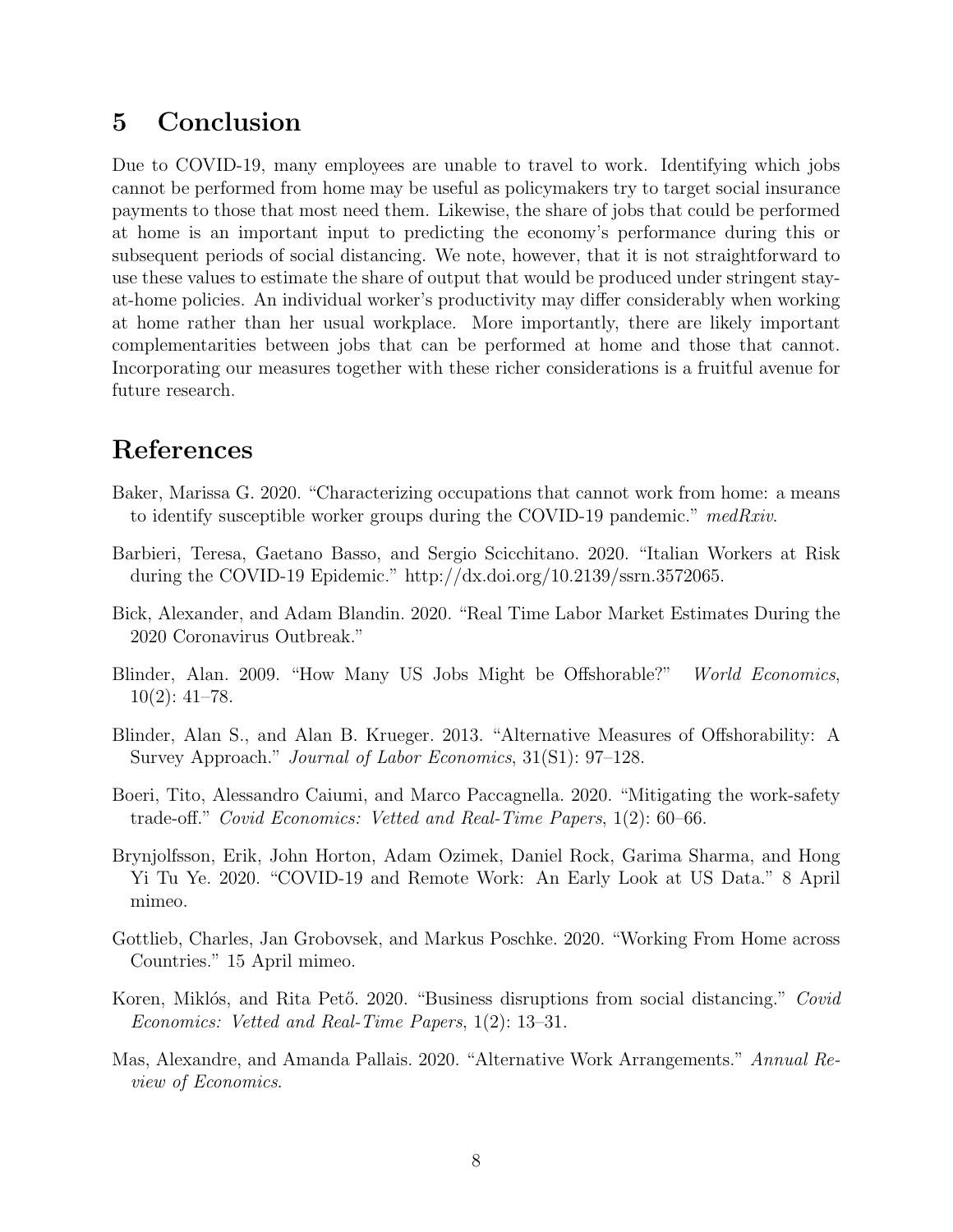- <span id="page-10-2"></span>Mongey, Simon, and Alex Weinberg. 2020. "Characteristics of Workers in Low Work-From-Home and High Personal-Proximity Occupations." Becker Friedman Institute white paper.
- <span id="page-10-1"></span>Saltiel, Fernando. 2020. "Who Can Work From Home in Developing Countries?" 6 April mimeo.
- <span id="page-10-3"></span>Stratton, James. 2020. "How Many Australians Can Work From Home? An Application of Dingel and Neiman (2020) to Australian Occupation Data."
- <span id="page-10-0"></span>United Kingdom Office for National Statistics. 2020. "Coronavirus and homeworking in the UK labour market: 2019." Working Paper.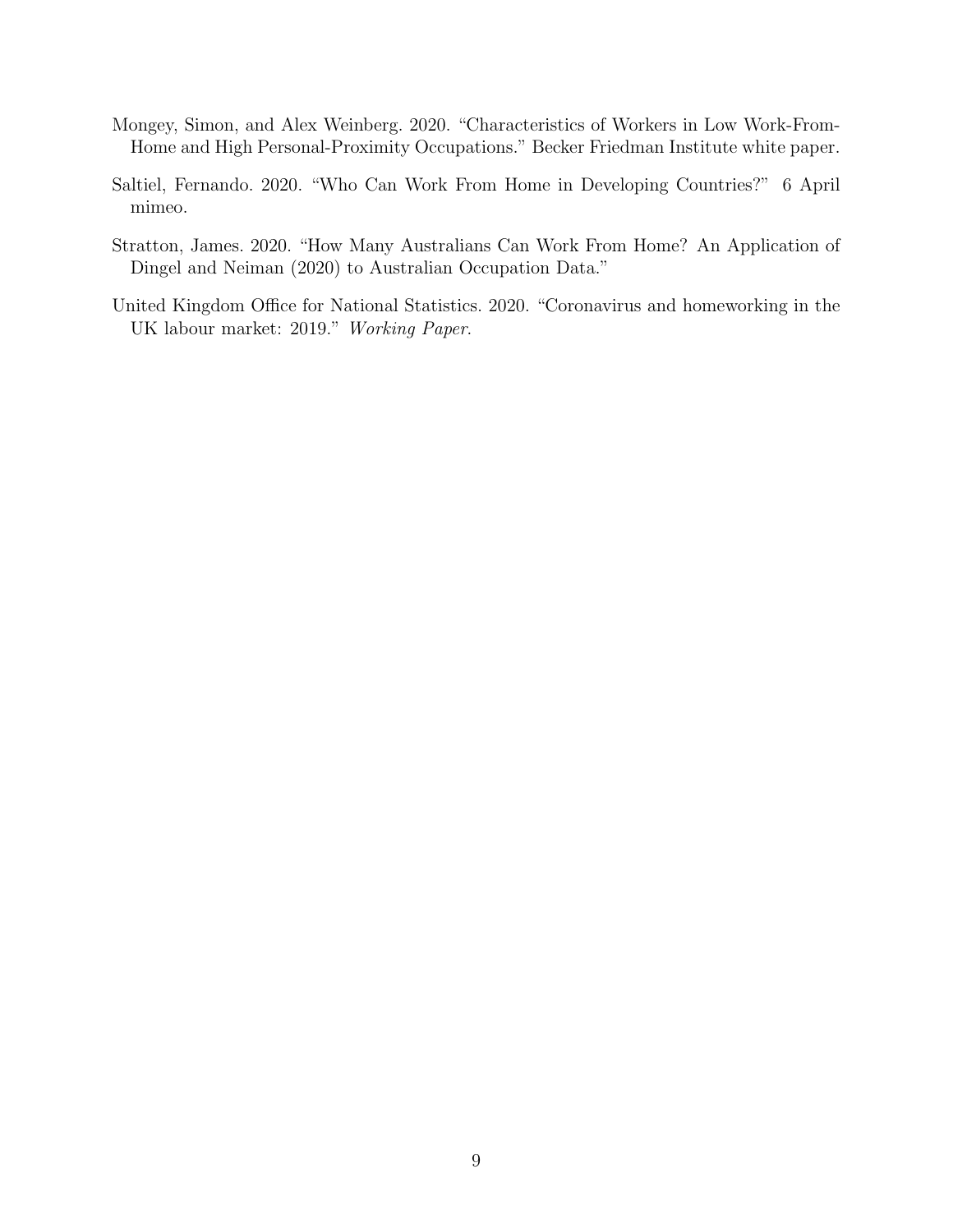## Appendix for "How Many Jobs Can be Done at Home?"

#### Jonathan I. Dingel Brent Neiman

This Appendix describes how we classified U.S. occupations base on O\*NET survey responses and how we mapped our classifications to other countries via the international standard classification of occupations.

# A.1 Classifying occupations based on O\*NET surveys

Our baseline U.S. results use the responses to two O\*NET surveys to designate any given occupation, based on the standard occupational classification (SOC) code, as able or unable to be performed at home. We then merge this information with BLS data on the number and wages of workers in each SOC in the country as a whole as well as in metropolitan areas and industries.

If any of the following conditions in the ["Work Context"](https://www.onetcenter.org/database.html#ctx) survey responses are true, we code the occupation as one that cannot be performed at home:

- Average respondent says they use email less than once per month  $(Q_4)$
- Majority of respondents say they work outdoors every day (Q17)
- Average respondent says they deal with violent people at least once a week  $(Q14)$
- Average respondent says they spent majority of time wearing common or specialized protective or safety equipment (Q43)
- Average respondent says they spent majority of time walking or running (Q37)
- Average respondent says they are exposed to minor burns, cuts, bites, or stings at least once a week (Q33)
- Average respondent says they are exposed to diseases or infection at least once a week (Q29)

If any of the following conditions in the ["Generalized Work Activities"](https://www.onetcenter.org/database.html#act) survey responses are true, we code the occupation as one that cannot be performed at home:

- Performing General Physical Activities is very important (Q16A)
- Handling and Moving Objects is very important (Q17A)
- Controlling Machines and Processes [not computers nor vehicles] is very important (Q18A)
- Operating Vehicles, Mechanized Devices, or Equipment is very important (Q20A)
- Performing for or Working Directly with the Public is very important (Q32A)
- Repairing and Maintaining Mechanical Equipment is very important (Q22A)
- Repairing and Maintaining Electronic Equipment is very important (Q23A)
- Inspecting Equipment, Structures, or Materials is very important (Q4A)